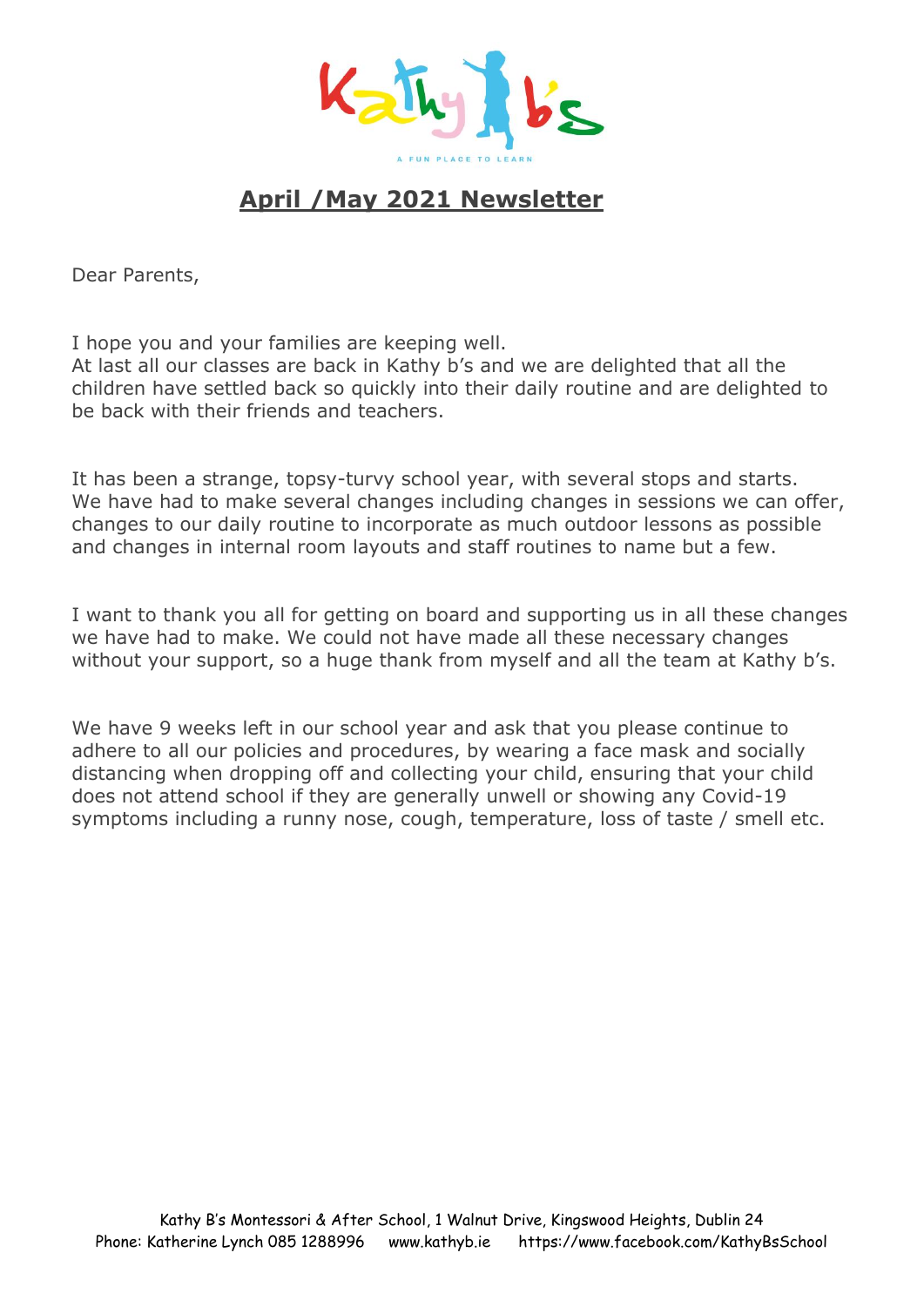

# **News from our teachers:**

#### **Nicole**:

"My classes have been great since coming back to Kathy b's after another break. They are all loving being back with their friends, playing games, listening to stories and singing lots of songs. Everyone has been fantastic at following our new routines and washing their hands all the time. We are very excited for our last term preparing for our graduation for the children going to school and making the most of our days with lots of child led activities."

## **Lisa / Sarah**:

"Hi all, since the children have returned to Kathy b's they have all settled in really well. The boys and girls have enjoyed a lot of outdoor play in both the back and front gardens. Face-painting, colouring, picnics, Practical Life, Sensorial and Culture have been some of our lessons.

Now that we are into our last term we will start to prepare the boys and girls who are graduating for National School and we will start to get ready for our Graduation Day.

Sarah and I would like to say a huge thank you to you all for co-operating with all the changes this year. We wish you all a very warm, relaxing and safe Summer."

Lisa and Sarah xxxx

## **Catherine / Christina**:

"It was great to see all the children arrive back to school after such a long break. Everyone was delighted to see all their pals $\odot$ . We have had lots of garden time, playing games and watching and reading some stories in our barn  $\Box$ All the children got back into our routine straight away  $\triangle$  and have been so good at washing their hands regularly and minding all their pals. The next few weeks will be a lot of free play in the garden and lots and lots of fun."盘 章

# **Audrey / Shauna**:

"We want to welcome back our after school children, it is great to have them back in Kathy b's. We have been enjoying all outdoor activities and getting plenty of fresh air. The children really enjoyed making their Mother's Day and Easter Craft, and we are planning a couple of surprise activities for the children to be announced in the coming weeks $\Box$  C Looking forward to the next few weeks with all the children before we finish up for the summer發 Shauna and Audrey※※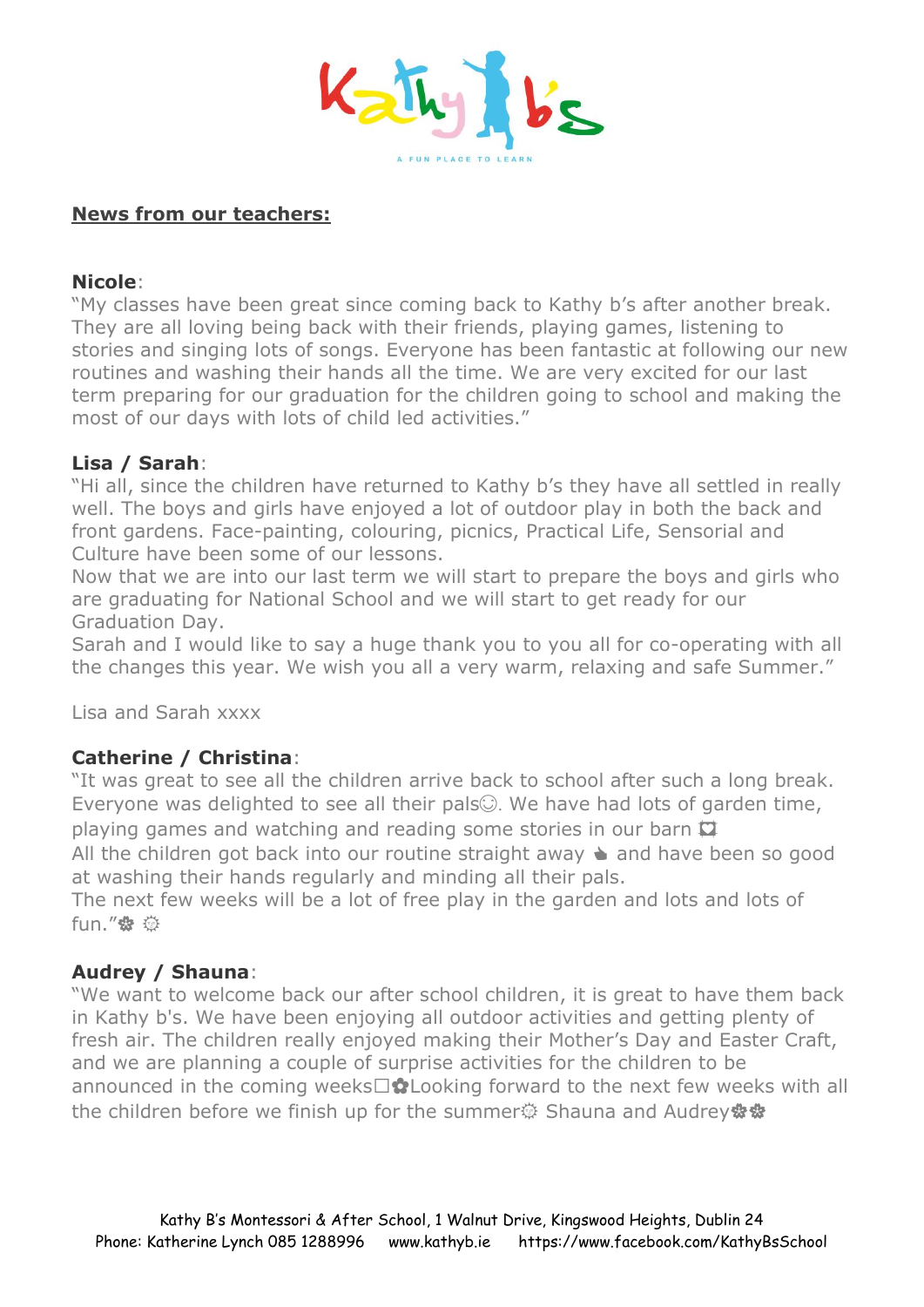

There are a few important points I would like to run through with you and if you have any queries in relation to them please drop me an email.

#### **Parent / Teacher Meetings:**

We will not be holding face to face parent teacher meetings in Kathy b's this year. Meetings will take place for children graduating only and over the phone. Lisa / Sarah and Nicole will be in touch with you shortly through Little Vista to arrange a time for a phone call with you. Please message them on Little Vista in advance if there are any specific areas regarding your child that you would like to discuss with them.

#### **School Closures:**

Please make a note of the following dates we are closed before the end of this school year (as per our 2020 / 2021 School Calendar)

Monday 3<sup>rd</sup> - Friday 7<sup>th</sup> May 2021 inclusive - May Mid Term Break Monday 7<sup>th</sup> and Tuesday 8<sup>th</sup> June - June Bank Holiday

## **N.B. Wednesday 30th June 2021 - To facilitate Graduation Day please note there will be NO MONTESSORI CLASSES on Wednesday 30th June 2021.**

The only children attending this day will be children who are graduating from Kathy b's who will attend for their allotted Graduation Party time only.

This means that all Non-Graduating children will finish up for Summer on Tuesday 29<sup>th</sup> June 2021. This is something we do every year to facilitate Graduation Day and each child's turn will come around when they get to attend the final day and have their Graduation party.

Please note Breakfast Club (for After School children only) and After School will run as usual this day and we will collect our After Schoolers at the earlier times from St. Kilian's N.S.

## **If you child usually attends After School on a Wednesday please email me to confirm if they will be attending on Wednesday 30th June and what time they will need to be picked up at from St. Kilian's N.S.**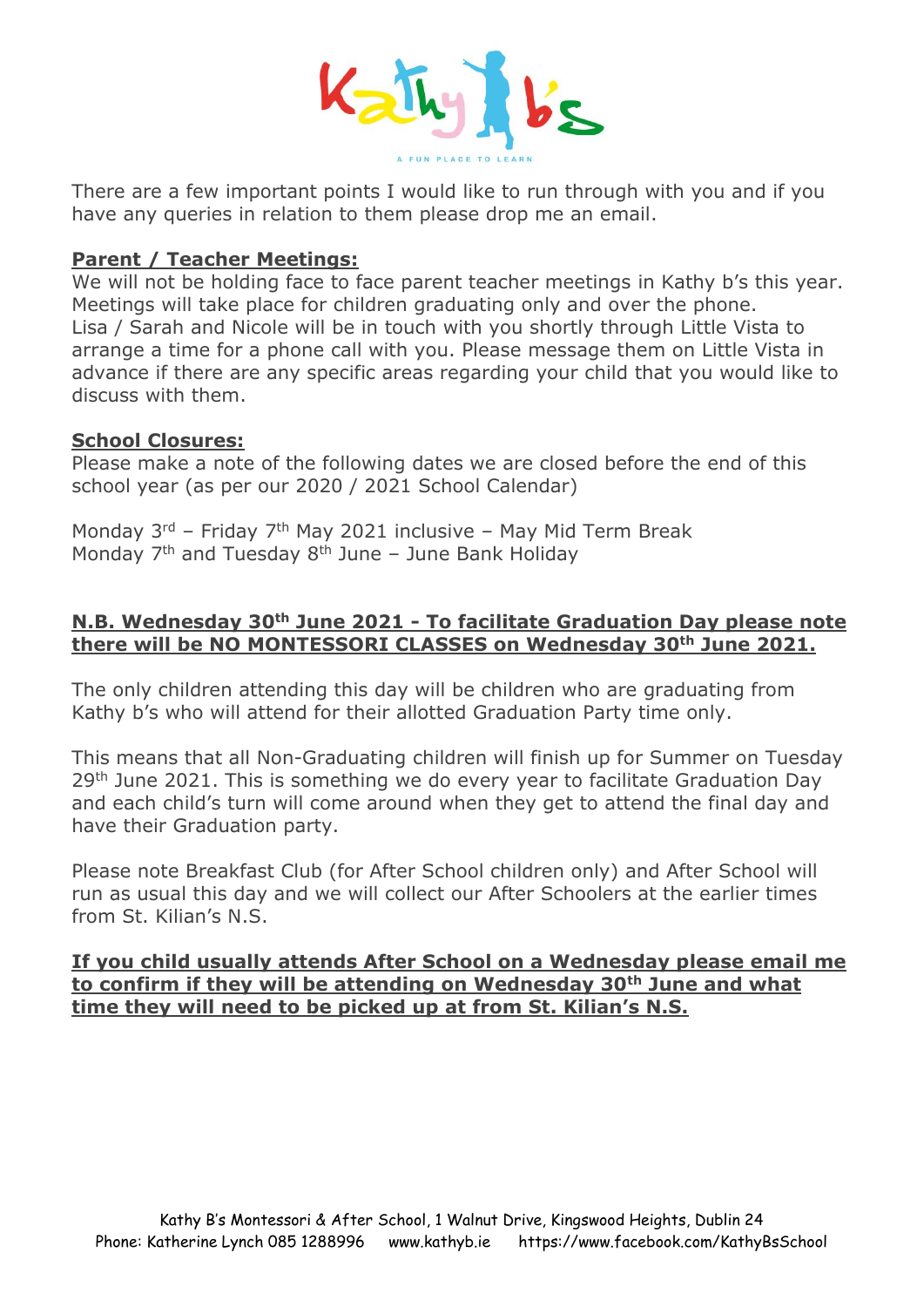

## **Graduation 2021:**

Graduation will take place on Wednesday  $30<sup>th</sup>$  June 2021 for children leaving Kathy b's this year and starting Primary School.

Unfortunately due to Covid–19 our party this year will be for the **children only**.

**No parents / guardians are invited this year and will not be permitted into Kathy b's for the ceremony.** We will arrange a time slot for each family to get a photo with their child in their cap and gown after the ceremony in the front garden. We will be in touch shortly with the final details.

Please note that all plans for Graduation are subject to change should there be any changes in guidelines from the HSE.

## **ECCE Eligibility September 2021 – June 2022:**

All children born between  $01<sup>st</sup>$  January 2017 and 31 $<sup>st</sup>$  December 2018 will be</sup> eligible for the ECCE Scheme from September 2021. All ECCE classes and waiting lists are full for September 2021.

I will be in touch with all parents over the next couple of weeks for you to confirm your child's place for September 2021.

I am finalising class times, teachers and sessions for September at the moment. Once St. Kilian's confirm their 2021 / 2022 School Calendar I will be in touch again with details of our back to school date, your child's class time and teacher from September 2021.

## **After School September 2021:**

I have had a huge amount of enquiries recently for After School places for September and as places are limited I want to ensure that existing After School children get priority on places.

Therefore I have attached a 2021 / 2022 After School Registration Form with this email which I will need you to complete and return to me by Friday 28th May 2021 if you would like me to hold a place for your child / children in Breakfast Club and / or After School for September 2021.

A deposit of  $E100$  per family is required to hold the places(s) which will be refunded 4 weeks after each After School child starts back in September.

Any places not reserved by 28<sup>th</sup> May will be offered out to children on our After School waiting list.